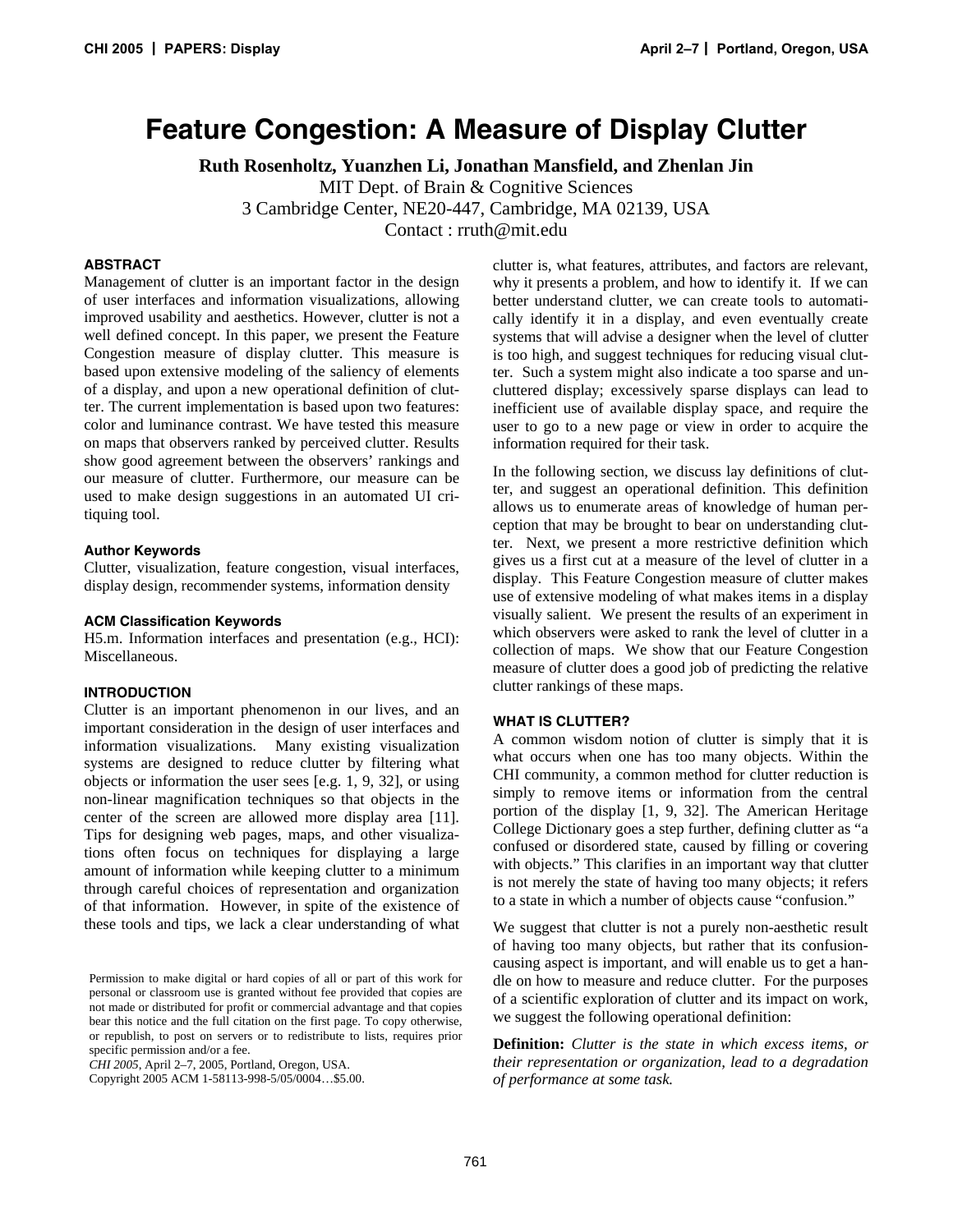The association between clutter and the representation or organization of information in a display has been recognized by a number of designers and researchers. Web page design tips often focus on organization of textual and graphic information to reduce clutter. Map generalization work focuses on changing representations of information at different map scales to reduce clutter and improve usability [4]. Semantic zoom [e.g. 18] and goal-directed zoom [32] interfaces allow for varying both the amount and the representation of information at each scale of the visualization.

The above definition of clutter brings up two key points: the association between clutter and degradation in performance, and the notion that clutter may depend upon the user's task. Note that the idea that clutter leads to a performance degradation in using a display does not mean that we should aim for displays with zero clutter; in a complex task involving multiple displays, too little information in one display will only force the user to switch to another to acquire the necessary information, which has its own performance costs.

The notion of task dependence seems to agree with people's intuitive notions of clutter. In our experiment on ranking clutter in maps, reported later in this paper, a number of subjects spontaneously suggested that they were trying to think of a task in order to judge clutter.

Clutter likely also depends upon the expertise of the user. Consider a weather map of the United States, with labels specifying the names of a large number of U.S. cities and their expected high temperature. To someone fairly unfamiliar with the U.S., with a task of finding tomorrow's forecast temperature for Denver, this map could appear quite cluttered, since the person would have to search through a large number of cities to find Denver. However, for someone familiar with the U.S. the map might not be very cluttered at all, since they know where to look for cities of interest. In our map ranking experiment, a number of the users reported just this intuition. One user volunteered, "This map would seem pretty cluttered, except what would I use it for? I would probably want to look up the temperature for San Francisco, and I know where that is."

As another example of the dependence upon user expertise, Sellen and Harper [24] cite the example of a manager whose desk his employers found so unacceptably cluttered that they insisted he put all his papers in boxes whenever the company had visitors. But the manager was famous for being able to quickly extract exactly the paper he wanted from those stacks of papers. It is difficult to believe that the manager found his office as cluttered as his employers did.

The dependence upon task and user expertise likely provides a partial explanation for why people do not always agree on the level of clutter. On the other hand, we often find a room cluttered when we have no task to complete, and a sense of clutter does not seem to go away completely even when we know the location of every object. Clearly perception of clutter depends upon a complex set of issues, including such amorphous issues as personal aesthetics.

The complexity of clutter perception, and its dependence upon high-level issues like task and user expertise, can make deriving a clutter measure seem daunting. We suggest that, although user knowledge and task are important, we can, as a first step, make a fair amount of headway into understanding clutter by considering general visual tasks, and looking at low-level contributions to clutter.

In a user interface or visualization, designers aim for quick, easy, natural, and veridical access to the visual information present in a display. Such access typically consists of basic visual subtasks. Researchers know a fair amount about areas of perception and cognition in which additional objects or information in a display can cause degradation in performance at a basic visual task (see the following section). Furthermore, the degradation of performance at many basic visual tasks with increasing numbers of objects does not have a strong dependence upon the expertise of the user. The following subsection gives a brief and partial enumeration of basic visual contributors to clutter. In many cases we can say something quantitative about performance degradation, thus enabling meaningful measures of clutter.

A full model of task performance supercedes a measure of clutter, by our definition. However, in the absence of a complete performance model, clutter gets at an important question: for a given situation (information to be displayed, possible tasks, and user expertise), how does performance vary with display design, i.e. the amount of information displayed, and its representation and organization?

## **Basic Visual Tasks for Which Increasing the Number of Items Degrades Performance**

It is well known that additional items can make search for a visually-defined target slower or less accurate (see [31] for a review). It is true that in some cases the target seems to "pop out" at the viewer, and search shows little effect of additional display items. However, this largely occurs in very homogeneous displays, for instance when searching for a blue disk among a display of red disks. For more typical displays of even moderate complexity, one should expect that extra items make search slower.

Extra display items also degrade performance is in what is known as lateral masking. It is more difficult to see and/or identify a low contrast item in the presence of noise when there is "crowding," i.e. when there are other items very nearby. In a related phenomenon, it is more difficult to count how many objects there are, or identify objects, particularly in the periphery, when objects are closely flanked by other objects. Though this is an issue of object density rather than their number, as the number of objects increases, often density also increases. Another related phenomenon is that when a number of dense curves are present in an image, for instance in a complicated maze, it can be difficult to visually trace one of the curves without using one's finger to keep track.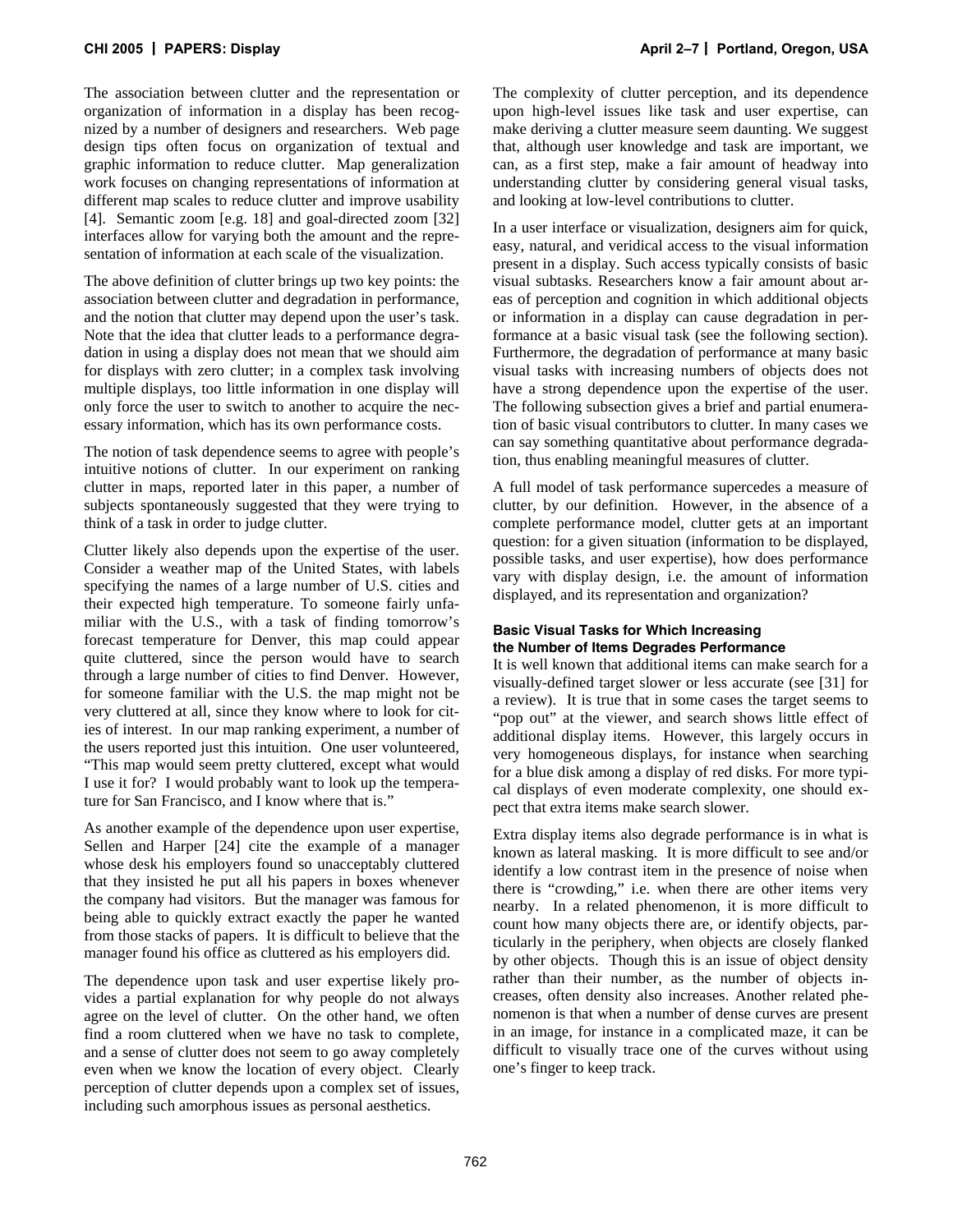More objects increase the chances of occlusion of one object with another. Occlusion potentially leads to difficulties in correctly recognizing the occluded figures.

More items can also stretch or exceed the limits of short term memory [13]. This can make it difficult to get veridical information from a display. For instance, more objects can make it difficult to comprehend the mapping between a graph and its legend, to compare the information in two spatial locations in the display, or to comprehend the relationship between two different views into an information space, for example a map at two different levels of zoom. The relevant factor seems not to be merely the number of objects, but their features (color, orientation, etc.); the capacity for certain simple features is higher than for more complex features. Researchers have made headway into understanding the relationship between features and capacity, but there is still much work to be done.

The above are some of the most important phenomena in which performance may degrade due to additional items. Sometimes more items lead to performance *benefits*. This tends to occur when the items are low entropy, meaning that the appearance of one item is easily predicted from its neighbors. Under such conditions, it can be easier, for instance, to spot a trend in data when there are a larger number of points contributing to that trend, or to notice a grouping of items with similar characteristics. Given a consistent trend or group of items, more items can aid detection of a deviation – an outlier with features or trend different from the group, or a boundary between two differing groups.

While all of these phenomena have been studied extensively in the human vision literature, some we understand better than others; for some we have predictive models, for others we merely have a lot of experimental data. Phenomena for which we have good predictive models are prime candidates for a starting point for deriving a measure of clutter. Two of these areas are visual search and masking.

Masking models have proven useful in quantifying such things as the visibility of compression artifacts in JPEG images. However, predominantly these models have predicted perception of low-contrast patterns [29], of limited utility in evaluating clutter for typical displays.

On the other hand, many real-life tasks have a strong visual search component to them. We feel that this is our best choice for a starting point in developing a measure of clutter for information visualizations. In the next section we discuss previous work in deriving a measure of clutter. In the section following that, we will discuss a model of visual search that is particularly well suited to creating a measure of clutter, and derive our measure of clutter.

## **PREVIOUS WORK**

As mentioned above, a number of visualization techniques have aided the user in reducing clutter, by allowing them to selectively view detail. Such techniques have not required a measure of clutter, relying instead upon a user's ability to navigate to a view with less clutter, and upon the tendency of a visualization to become less cluttered as the user zooms in on it, if additional items are not added to the display with increasing zoom. The work of Ahlberg  $&$  Shneiderman [1], as well as that of Fiskin  $&$  Stone [9], for instance, allow the user to filter what information appears in the display using dynamic queries, and also allow zooming to reduce clutter. Non-linear magnification schemes such as fisheye views [11] allow the user to make use of reduced clutter in zoomed-in views, while maintaining context in the periphery of the display. The addition of a measure of clutter could allow such systems to better control the level of clutter, while taking some of the burden off of the user.

Woodruff et al [32] go beyond relying upon the user to filter information or zoom so as to reduce display clutter. Their system, VIDA, helps users to construct visualizations with neither excessive clutter nor sparsity of information, guided by the cartographic principle of constant information density. For this, they require a measure of information density, essentially equivalent to a measure of clutter. Woodruff et al experiment with several measures of information density: the number of visible objects, and the number of vertices. VIDA allows plug-in of alternative measures of information density.

Other researchers have suggested additional measures of information density or clutter. Dynamic Logic's study on the effect of clutter on ads used as a metric the number elements on a web page, where an element consisted of a word, graphic, or "interest area" [2]. Tufte [28] suggested the number of entries in the source data matrix per unit area. Nickerson [ 14] enumerated a number of density measures, including the number of graphic tokens per unit area, the number of vectors needed to draw the visualization, and the length of program to generate the visualization. Frank & Timpf [10] suggested the amount of "ink" per unit area as a metric for simple black & white maps.

These metrics have a number of difficulties, and few have actually been implemented. Certainly the amount of clutter has some dependency upon the number of objects, graphic tokens, or entries in the source data matrix in the display. The number of objects (or, conversely, the amount of blank space) has been shown to influence task performance at both a directory assistance search task [ 25], and at a number of tasks with a map [20]. However, column alignment helped in the directory assistance task, and Phillip & Noyes [ 20] found that "like clutters like," e.g. additional lines on a map cause increased difficulty for tasks involving lines. Counting the number of objects does not take into account the appearance or organization of the objects. Merely counting the number of elements on a web page did not prove to be a good measure of clutter in the sense of correlating with ad effectiveness [2], though human clutter judgments did correlate with ad effectiveness. Furthermore, for complex visualizations, the number of objects can be ill-defined; how many objects make up a texture indicating a mountain range on a map, or the outlines of U.S.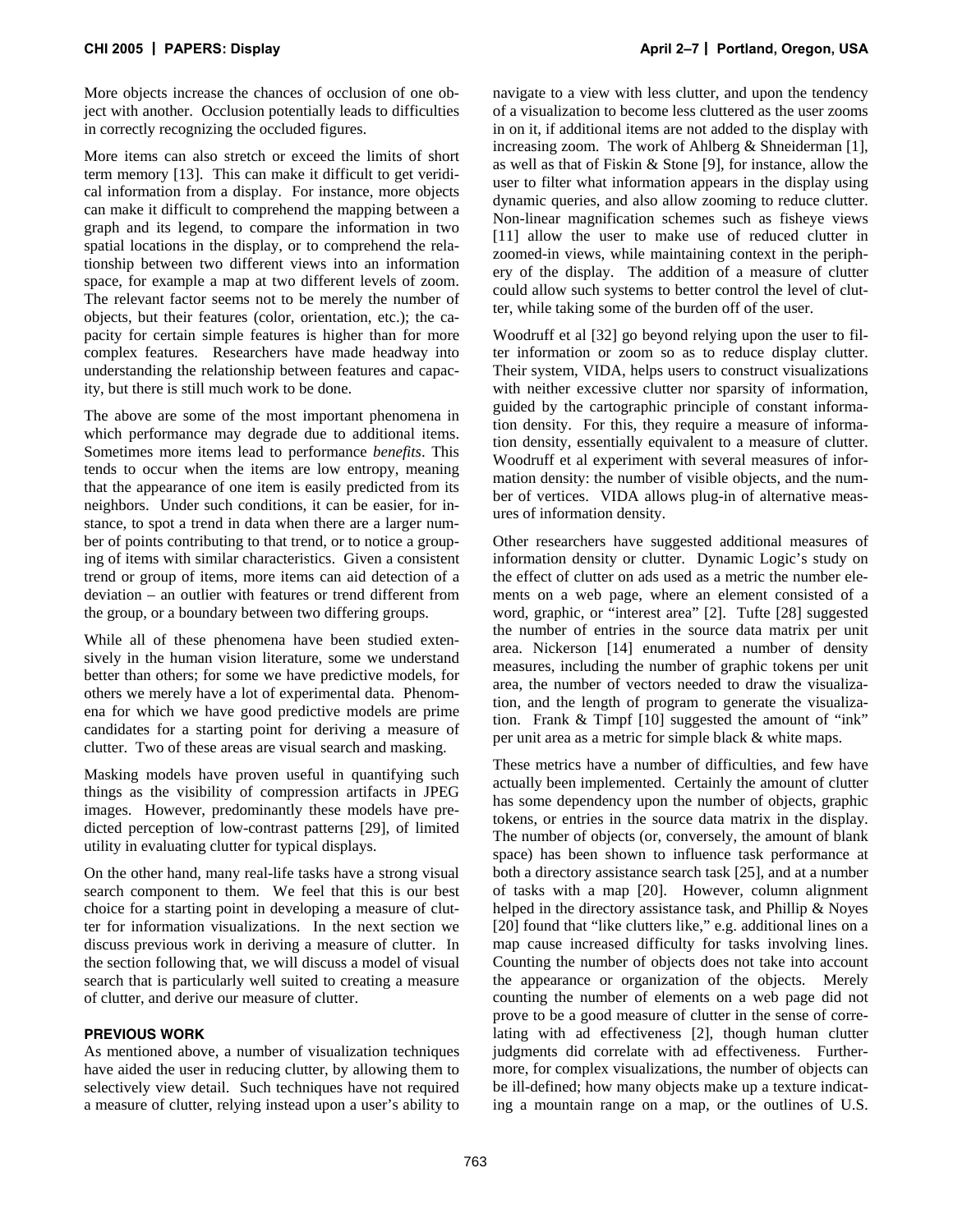states? A vertex may be similarly ill-defined – how sharp a turn in a curve is required? The amount of ink is ill-defined for color displays. In addition to these difficulties in applying suggested clutter measures when we are given a list of drawing objects in a visualization, the situation is even bleaker if one is given an existing visualization in image form, as with the maps in our empirical study.

In the following section, we discuss relevant research into predictive models of a particularly ubiquitous visual task: visual search. We then introduce our measure of clutter, based upon this research. Our clutter measure, in its current implementation, does not explicitly deal with objects, but it will be a function of the number of objects in the display, as well as of their appearance and organization. Furthermore, in its current implementation, our measure may be applied to any static display, since it takes an image as input, and does not require a list of items in the display.

## **THE STATISTICAL SALIENCY MODEL AND THE FEATURE CONGESTION MEASURE OF CLUTTER**

#### **Visual Search**

A vast amount of research has been done on visual search. Treisman's early work [e.g. 26] is justly famous and wellknown among HCI researchers and thus worth discussion although it is not the most useful research for our purposes. Treisman suggested a dichotomy between so-called parallel vs. serial visual search. Parallel search involved simultaneous processing across the visual field, and thus was insensitive to the addition of more items to the display. Serial search, on the other hand, involved a serial mechanism which visited one or a small number of items at a time, and thus would be slower with additional items. Treisman suggested that search could be used to determine basic features of the visual system: search for a target defined by a basic feature ("feature search") would be parallel, whereas search for a target defined by a combination of basic features ("conjunction search") would be serial. Search asymmetries, in which search for target A among distractors B is easier than search for target B among distractors A, provide, by this account, additional information about the basic feature detectors and their operation in visual search.

One reason this model is of limited utility for our purposes is that it is primarily descriptive of experimental results, rather than predictive. In particular, it is difficult to extract from Treisman's model predictions about search in complex displays. In addition, many of Treisman's early theoretical conclusions are now in question. Few researchers still believe in a simple dichotomy between "feature" and "conjunction" search  $(e.g., [8, 17, 31])$ , and her interpretation of search asymmetries has been seriously challenged [22]. Newer predictive models, based on concepts from image processing and statistics, are rising in prominence. These models have proven quite powerful at predicting search performance without the need for explicit asymmetries or separate mechanisms for features vs. conjunctions. These newer models are the basis for our present work.

Researchers have developed a number of predictive models of visual search [30, 17, 12, 22]. Some have aimed at predicting a quantitative measure of search performance, such as reaction time, or percent-correct performance [17, 30]. Other work has aimed at predicting the "saliency" of display items [ 12, 22]. The saliency of an item corresponds qualitatively to ease of search for that item if it were the target, and correlates with the likelihood that a user makes an eye movement to that item (eye movements also depend upon the user's task, of course). The saliency measures are more versatile for evaluating displays, since they can operate on arbitrary image data. In looking for a qualitative measure of the clutter in a display, qualitative measures of search performance like saliency measures should suffice.

Two saliency models could be appropriate for our purposes: one by Itti et al [ 12] and one by Rosenholtz [ 22]. Both are designed to model human performance with visual displays. The Itti model is based on biologically inspired mechanisms, starting with linear filters similar to receptive fields found in visual cortex, and then applying a variety of nonlinear neural-like operations. Rosenholtz's model tries to capture human performance at a functional rather than biological level, utilizing the notion that the visual system is designed to characterize various statistical aspects of the visual display. This statistical framework leads to easier intuitions for why a target in a display is or is not salient, and can suggest features for a salient target. Because these aspects will prove useful when developing a clutter model, or making design recommendations, we will use the Rosenholtz model as a starting point in our investigations.

## **The Statistical Saliency Model**

Rosenholtz begins with the premise that the visual system has an interest in detecting "unusual" items. She suggests that an item is "unusual," and thus salient, if its features are outliers to the local distribution of features in the display. Following a long line of visual search researchers, these features are likely to include such things as contrast, color, orientation, and motion [ 31]. Rosenholtz suggests a measure like a z-score for the degree to which a feature vector, *T*, is an outlier to the local distribution of feature vectors, represented by their mean,  $\mu_D$ , and covariance,  $\Sigma_D$ . The saliency,  $\Delta$ , is given by the following equation:

$$
\Delta = \sqrt{(T - \mu_D)^2 \Sigma_D^{-1} (T - \mu_D)}
$$

where ()' indicates a vector transpose.<sup>1</sup> The higher the target saliency, the easier the predicted search. The saliency, ∆, can be thought of as a formalization of Duncan & Hum-

l

<sup>&</sup>lt;sup>1</sup> This is a parametric measure of "outlierness." One could of course also use a non-parametric measure, which might seem more appropriate, since feature distributions are rarely Gaussian, as assumed by the parametric measure. However, empirical evidence [23] suggests that the parametric measure better models search performance.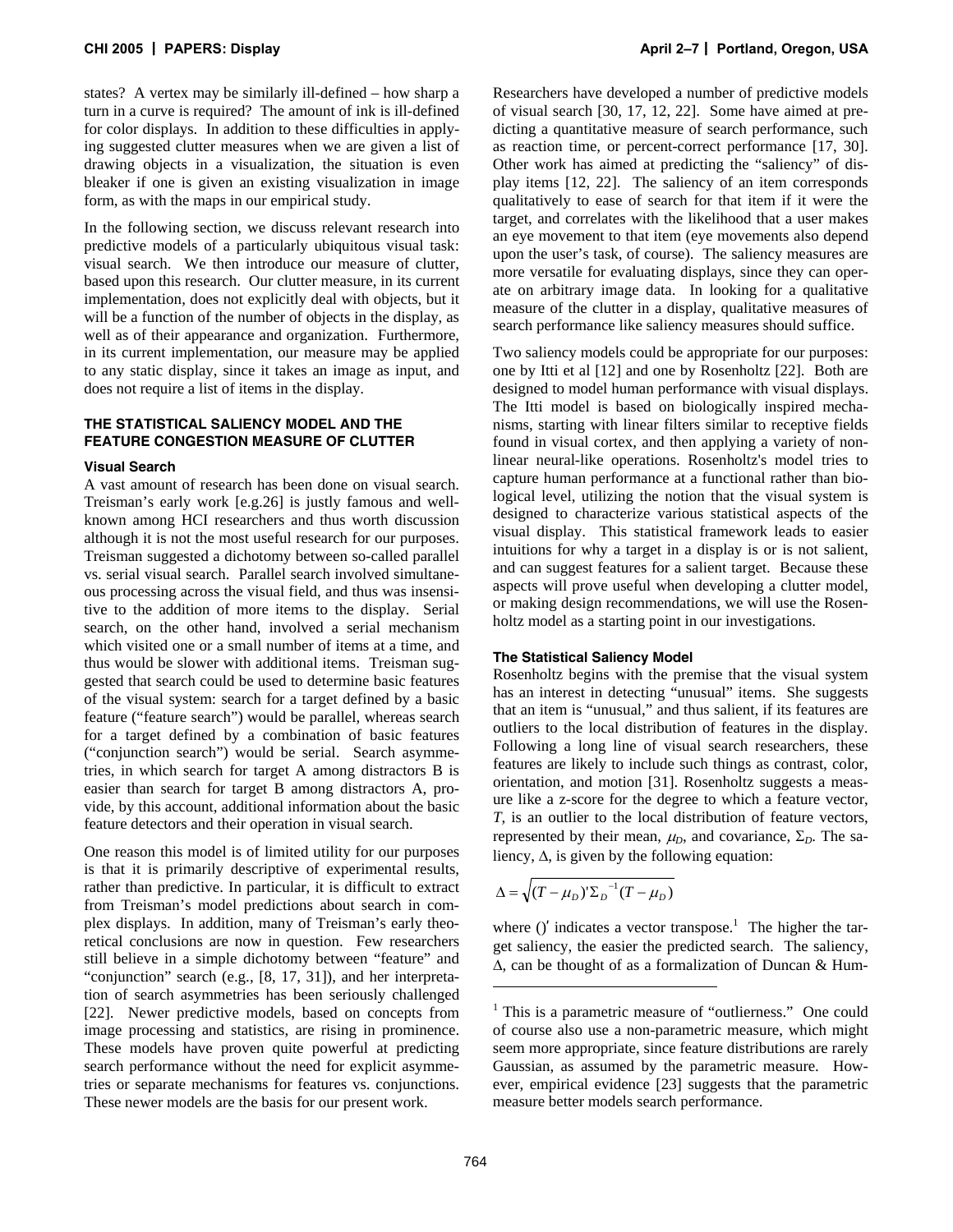

**Figure 1. Graphical depiction of the statistical saliency model. Ellipses represent points of equal saliency. Outer ellipses correspond to greater saliency and easier search.** 

phreys' [ 7] notion of the different roles of target-distractor versus distractor-distractor similarity in search performance. Rosenholtz' model predicts the results of a wide range of search experiments involving basic features such as those above, including experiments that were previously thought to involve search asymmetries [ 22].

To better understand the model, and get an intuition for the Feature Congestion measure of clutter described in the following section, consider the graphical interpretation in Figure 1. The statistical saliency model represents the local distribution of features by their mean,  $\mu_D$ , and covariance,  $\Sigma_D$ . This is equivalent to representing the distribution by a set of *covariance ellipsoids* in the appropriate feature space, as shown. The innermost,  $1\sigma$ , ellipsoid indicates feature vectors one standard deviation away from the mean feature vector. The  $2\sigma$  ellipsoid indicates feature vectors that are two standard deviations away from the mean, and so on. A target with a feature vector on the *n*σ ellipsoid will have saliency  $\Delta$ =*n*. The farther out the target feature vector lies on these nested ellipsoids, the easier the predicted search.

A designer can also use this model to choose attentiondrawing features for a particular item in the display. (If the designer wants *not* to draw attention to an item, the model can help with that as well.) Suppose the relevant feature space is a three-dimensional perceptual color space, like CIELab [6]. If the designer wants to add an item to a given portion of the display, such that the saliency of that item is at least *d*, then any colors outside of the *d*σ covariance ellipse will suffice. The model also tells us the most efficient direction to move in color space when picking the color of the new item. For a given distance from the mean color, colors in the direction of the shortest principal axis of the covariance ellipsoid will be most salient.

Furthermore, the covariance ellipsoid can inform a designer about the difficulty of drawing attention to a new item in a display. If the covariance ellipsoid is large relative to the set of possible features (e.g. relative to the color gamut), then the saliency model predicts that it will be difficult to add an attention-getting item to the display, because few possible feature vectors will have sufficient saliency. This observation provides the key for our first cut at a measure of clutter, described in the next subsection.

## **Feature Congestion**

As mentioned earlier, we suggest a definition of clutter as a state in which excess items, or their representation and organization, cause degradation at some task. We have enumerated a number of basic visual tasks with known effects of "clutter." However, we do not have good predictive models of many of these basic visual tasks. As a first cut for a measure of visual clutter, we suggest considering the task of visual search, and adding components corresponding to other basic visual tasks as models become available.

Visual search is an important subtask in many real-world tasks. A user must find buttons or other components of a user interface. An alert system must draw attention to a relevant part of a display so that the user can find it easily. Comprehending information visualizations also has a significant visual search component. Because of the ubiquity of the visual search task, even a very limited measure of clutter based only upon this task should be a significant step. The question is how to go from a model of visual search ease to a measure of clutter.

One possible measure is that clutter is inversely proportional to the average saliency of a list of potential search targets in a display. If all possible targets in a display are highly salient, and thus easy to search for, then visual search performance has not been compromised by the number and appearance of items in the display, and thus the display is uncluttered. This measure seems straightforward from our definition of clutter, but it has several disadvantages. The first is that while this may be a worthwhile measure to investigate given a list of potential targets, such a list may not always be readily available. If we guess that every bit of the display consists of a potential target, this measure amounts to computing the inverse of the average saliency per unit display area. This could give counterintuitive results. Consider, for instance, a map of the United States with nothing marked on it but a number indicating the temperature in Chicago. The background of the map will have low saliency, and the temperature a high saliency. Integrating saliency over the entire map will give a low value, indicating, according to this measure, a high level of clutter. Yet clearly this map would be highly uncluttered.

An example illustrates another problem with this straightforward measure of clutter. Consider two displays, each with 50 items, all potential search targets. In the first display, all items have the same color and shape. In the second display, the items vary randomly in both color and shape. The statistical saliency model says that none of the items in the two displays is very salient, but for very different reasons. The uniform items in the first display have low saliency because of their uniformity  $(T-\mu_D=0)$ . The highly variable items in the second display have low saliency be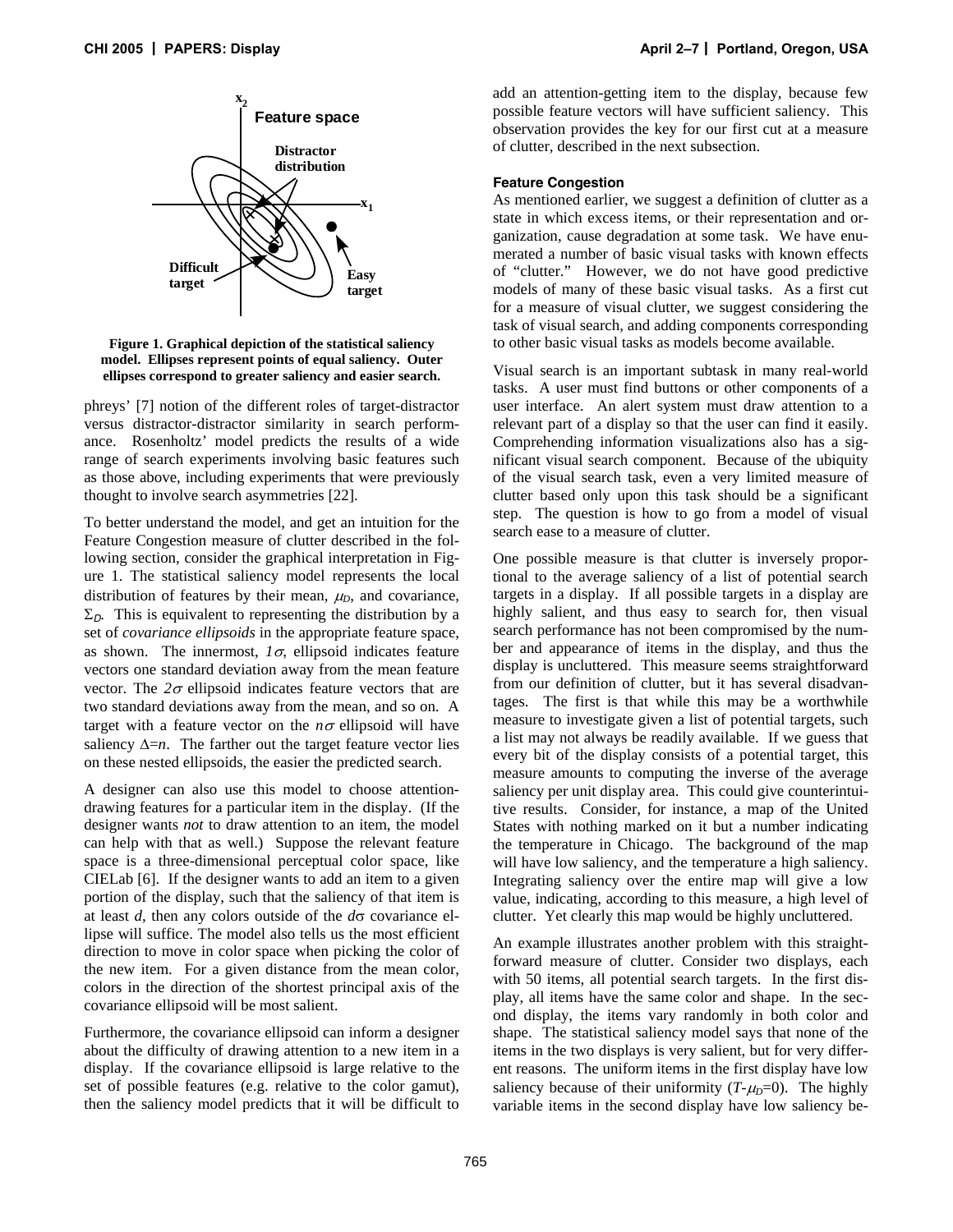cause, while they differ, the difference is small compared to the amount of variability in the display,  $(\Sigma_D)$  is quite high). This fact that these two displays will have similar saliency profiles, and thus yield similar measures of clutter, violates our intuitions: based purely upon aesthetic considerations, it seems unlikely that these two displays would be judged equally cluttered.

We suggest an alternate way of characterizing clutter. As more items are added to a display, populating a greater volume of feature space, there is less room in feature space to and or reature space, there is less foom in reature space to add new salient items. We refer to this condition as Feature Congestion. Increased congestion leads to degraded performance, e.g. in searching for the new items. We propose that Feature Congestion is one of the major causes of clutter. By analogy, one might consider a person's desk highly cluttered if it is difficult to leave a note that will draw attention by its location or appearance.

We suggest, therefore, a new measure of clutter, based upon predicting the level of feature congestion in an image. This model can operate without knowledge of what constitutes an item or target in the display. Instead, we treat the display essentially as a given background image, and ask how easy it would be to add a new, salient item.

The statistical saliency model indicates the difficulty in adding a new, salient item to a local area of a display: the size of the local covariance ellipsoid represented by  $\Sigma_D$ gives a measure of this difficulty, and thus of the local clutter in the display. Locally measuring the ellipsoid size, and pooling over the relevant display area, gives a measure of clutter for the whole display.

We call this measure the Feature Congestion measure of visual clutter. Displays with high clutter, according to this measure, are cluttered because feature space is already "congested" so that there is little room for a new feature to draw attention. Too many colors, sizes, shapes, and/or motions are already clamoring for attention.

Our discussion leads us to a surprisingly simple measure of clutter – the clutter in a local part of a display is related to the local variability in certain key features. One can draw parallels between this measure and recent work on the related problem of visual complexity. Oliva et al [16] had users hierarchically sort photographs according to their complexity, and indicate at each hierarchical level the basis for the sort. Users indicated that complexity depended upon quantity and variety of objects, detail, and color, as well as upon higher-level, more global concepts like the symmetry, organization, and "openness" of the depicted space.

Implementation of the Feature Congestion clutter measure involves 4 stages: 1) compute local feature (co)variance at multiple scales; 2) combine across scale; 3) combine clutter across feature types; and 4) pool over space to get a single measure of clutter for each input image.

In the current implementation, we use color and luminance contrast as features. Additional features would likely increase the power of our measure, and allow it to deal with a full range of possible inputs: from GUI's, through web pages, to natural scenes. We wanted to start with the simplest model we could; thus we restricted ourselves to color and luminance contrast, since they are essential to so much in pattern perception (for examples of using these features, along with orientation, in modeling perceptual phenomena, see [19, 29]). Color naturally seems important to our sense of clutter. Contrast feature detectors are known to exist early in the visual system, and can not only detect simple luminance contrast, but also serve as a measure of size and shape (see [21] for a review of evidence that such detectors may mediate pre-attentive processing of shape in the human visual system). Future implementations might include features such as motion and orientation, which are also believed to be basic features in visual search and attention. Treisman & Gelade's work [26], might also be used to suggest features, though many of the basic features they suggest might already be handled by luminance contrast, and as mentioned above the notion that visual search may be used to identify basic features has been called into question.

Below we briefly describe our implementation. See [21] for more details on the feature covariance stage of processing, as similar steps are used to segment an image into regions of different texture – a process thought to have much in common with visual search in the human brain.

## *Feature covariance*

We start by converting the input image into the perceptually-based CIELab color space [6]. We then process the image at multiple scales (currently 3) by creating a Gaussian pyramid by alternately smoothing and subsampling the image [3]. For luminance contrast, we then compute a form of "contrast-energy" by filtering the luminance band by a center-surround filter formed from the difference of two Gaussians, and squaring the outputs. Then, for each feature, we compute the local feature (co)variance. This may be done efficiently through a combination of linear filtering (to average over a local area) and point-wise non-linear operations (to compute the variance). This gives us contrast variance (a scalar), and a 3x3 covariance matrix for color. From this covariance matrix it is straightforward to compute the volume of the covariance ellipsoid, our local measure of color feature congestion. The contrast feature congestion is simply the square root of the contrast variance.

## *Combine across scales*

For each feature, we combine feature congestion across scale by taking the maximum at each pixel. We chose the max operation based upon the reasoning that a feature is locally congested if it is congested at any scale.

## *Combine across features*

Next we combine color and contrast clutter at each point. Since color clutter is the volume of the covariance ellipsoid, while contrast clutter is a "length" representing variance in a single dimension, we first take the cube root of the color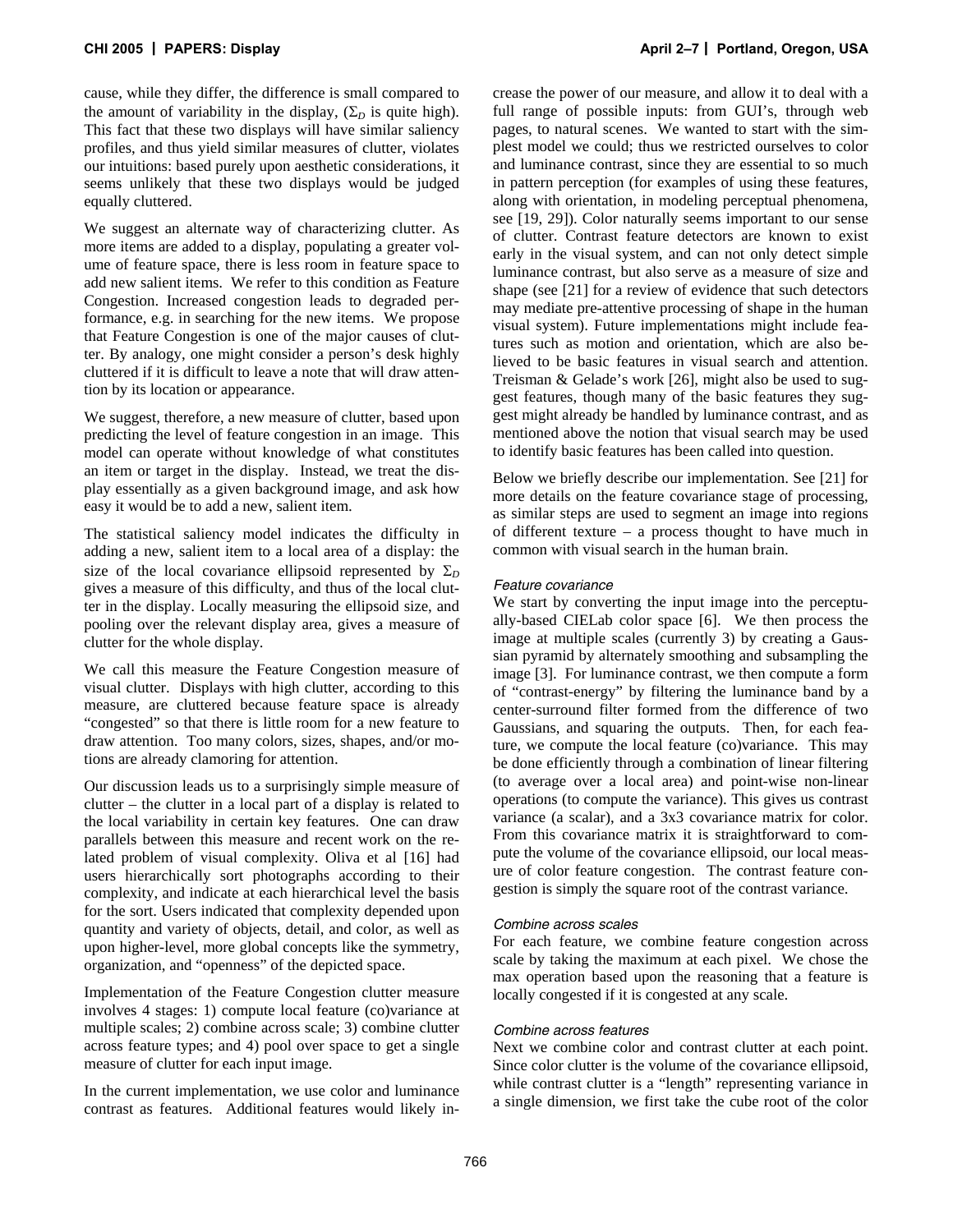clutter measure to make the two measures more equivalent. The two features are scaled so as to approximately equate color & luminance contrast discriminability. We then combine color and contrast clutter at each point by taking the average of the two. The result is a single *clutter map* of local clutter at each display location. Combining by taking an average amounts to saying that an image is very cluttered at a point if it has both color and contrast clutter, but less cluttered if it is cluttered only in contrast or only in color. High contrast clutter with low color clutter corresponds, for instance, to a block of black and white text, where the user would be faced with many "objects" (here, words), yet it would be relatively easy to draw attention to a saturated red word or symbol. High color clutter with low contrast color could correspond to a more unusual situation in visualization design, with a variety of colors present locally, but without much luminance contrast; in this situation the colors will not be very discriminable, and a small amount of luminance contrast will be quite noticeable.

A final model of clutter will almost certainly involve a more complicated combination rule than that used here. The features might, for instance, be combined into a single large feature vector prior to computation of the covariance, as might be suggested by [8]. Some features might have priority over other features; e.g. Callaghan [5] has suggested that color dominates over geometric form in texture segregation. Much basic research needs to be done to adequately model feature interaction. In the absence of such research, our aim was to see how far we could go with a simple measure. Attempts to allow a general linear combination of color and luminance contrast features did not greatly improve performance of our clutter measure.

#### *Combine across space*

Finally, we pool over space to get a single measure of clutter for each display. In the current implementation we simply take the average clutter value over the entire image.

Computing this clutter measure is reasonably efficient. Our MATLAB implementation, with virtually no attempt made to optimize code, computes clutter for a 512x512 image in approximately 10.5 seconds.

#### **EXPERIMENT: CLUTTER RANKINGS FOR MAPS**

In order to begin to test our measure of clutter, we have conducted an experiment in which we ask users to rank the clutter of a number of maps. Maps are a familiar visualization for many users, and have many features typical of more general visualizations. We were interested in whether users give consistent clutter rankings, and in whether or not we could predict those rankings using our Feature Congestion measure of clutter. Ideally, we would also test task performance, and measure its correlation with the clutter rankings given by our subjects and by our model. We are in the process of doing so; in the meantime, it is worthwhile testing whether our model can predict the human clutter rankings. It is reasonable to assume that the rankings will correlate inversely with performance, and it is known that clutter judgments can be predictive of objective measures of display effectiveness in other settings [ 2].

## **Methods**

We collected 25 maps at various scales by searching the web for maps of the U.S. and San Francisco Bay Area. This included 9 maps of the U.S., 6 maps of the bay area, 3 maps of all of San Francisco, and 7 maps of a portion of the city. This selection of multiple map scales and cartographers naturally led to a wide range of clutter levels. We asked 20 users to order the maps according to perceived clutter. Users were recruited from a college campus, and ranged in age from 10-48. They were not given a definition of clutter, but rather were told to do their best with their own intuitive definition of what "clutter" meant. Each map was printed on 8½ x 11" paper in full color, and scaled so that its width filled the page. Users indicated their rankings by ordering the 25 maps. They received the maps in random order, and were instructed that this was the case.

## **Results**

The following is the ordering of the map images from low clutter to high, according to their average ranking by human observers: 2, 1, 3, 4, 7, 9, 8, 10, 6, 11, 14, 16, 15, 5, 19, 17, 18, 13, 23, 20, 21, 24, 12, 22, 25. Thumbnails of these images may be seen in Figure 3, where they are ordered according to the clutter measure. Because thumbnails do not allow viewing of high frequencies which can be crucial to judgments of clutter, we have also made these images available at a somewhat higher resolution at https://dspace.mit.edu/handle/1721.1/7508. We computed Kendall's coefficient of concordance, W, from the rankings of the 20 users. This statistical test tests both whether there is agreement in rank data among a set of judges, and whether the images differ significantly in their perceived clutter (agreement in rank and a significant effect of image on ranking are equivalent). It returns a value of W between 0 and 1, where larger values indicate more agreement. This test yielded W=0.72, indicating significant and substantial correlation between the rankings of the different subjects  $(\chi^2(24)=345.3, \, p<0.001)$ . The average Spearman rankorder correlation between pairs of subjects was 0.70. Thus, some images were clearly perceived as more cluttered than others, and there was a fair amount of agreement among subjects, though still, of course, variability in the rankings. Figure 2 indicates, for each map image, the  $25<sup>th</sup>$  and  $75<sup>th</sup>$ percentile rankings, as a measure of this variability. Clearly subjects show a great deal of agreement on the clutter level of some of the maps (e.g. #25), but quite a bit of disagreement on others (e.g. #5, #13).

Observers' comments gave some hint as to the reason for some of the agreement and disagreement on clutter rankings. For map #25, the strong agreement seems to have been due to the sense that this map obviously attempts to include too much information, and the resulting difficulty in quickly reading information from the map – two hallmarks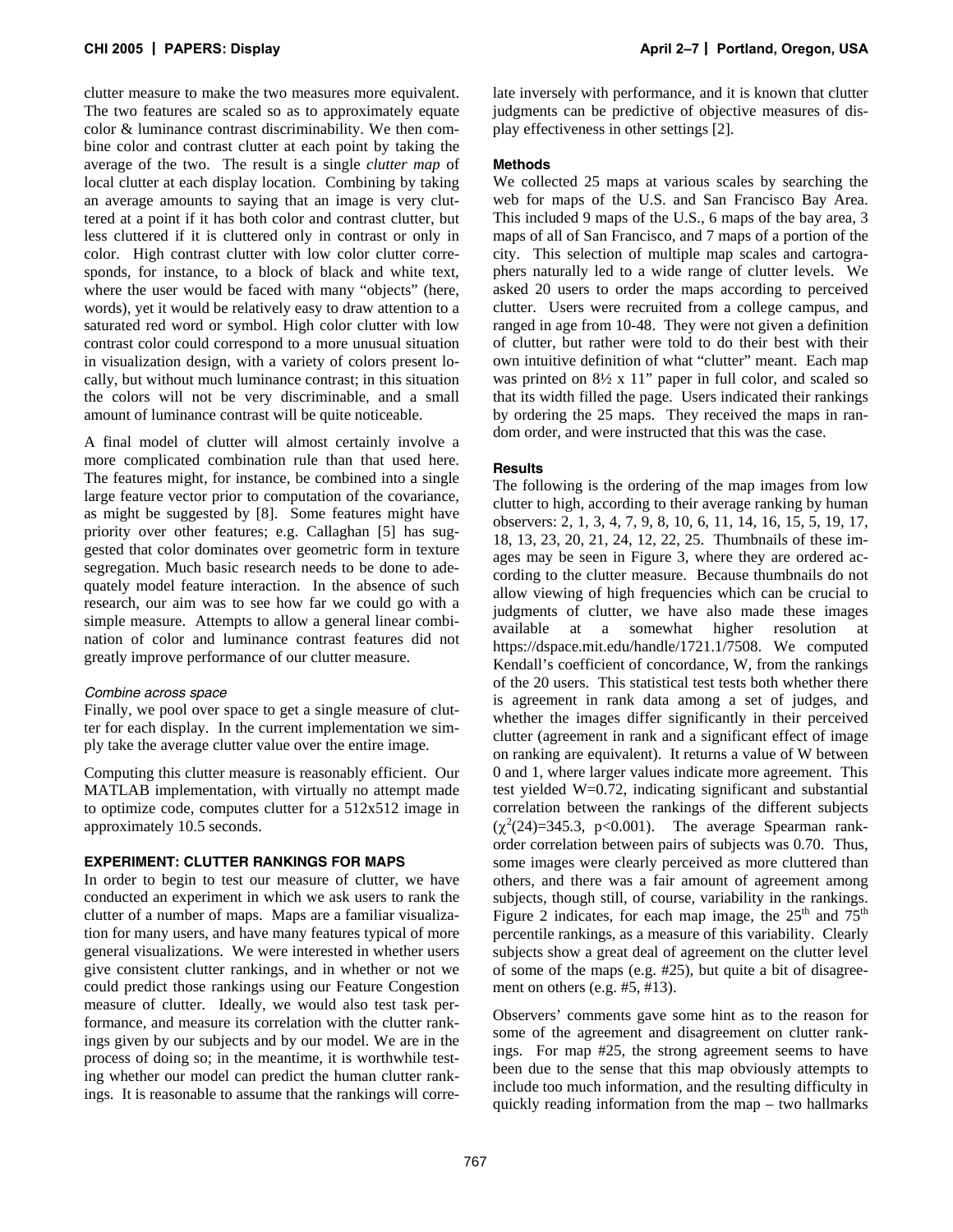



of clutter according to a number of the observers. Much of the disagreement about map #10 seems to focus on whether taking all of the text off of the map per se allowed a large amount of information to be presented without cluttering the map, or whether having the text separated from the map made the map slower to read and thus more cluttered. On the other hand, observers disagreed, e.g. on map #24, on how to weight a low number of colors and a large amount of text; the use of few colors was seen by many observers as reducing clutter, though a couple of observers thought that more colors could actually lead to less clutter.

#### **Modeling with the Feature Congestion Clutter Measure**

We compared our clutter measure with the human clutter rankings. Figure 3 shows the maps in order of their clutter as determined by the clutter measure. Calculating Spearman's rank-order correlation between the model and the average subject ranking, we find a significant correlation of 0.83 ( $p<0.001$ ). This is comparable to the correlation between observers, suggesting that the model does as well as could be expected, given the variability among observers.

Figure 2 shows the relationship between human rankings and clutter measure. In general, the fit is good, as expected from the correlation coefficient. The images for which the clutter measure performs worst seem to be those with a large amount of text and little color variation, e.g. #23 and 24. This suggests that we may require a more appropriate weighting between text and color variation, and perhaps that the presence of text needs to be an explicit feature in the model. Note that the distributions of clutter rankings are quite skewed for a number of images, e.g. #18, 19.

#### **Recommendations for drawing attention**

In addition to providing a measure of display clutter, our methods can be used to suggest to a designer how to add a new attention-grabbing element to the display. Figure 4 shows examples in which local clutter maps suggested lowclutter candidate locations for a new element, and the local feature covariance suggested what colors of the new element would best draw attention. In principle, we could also use this to select element size and shape, by computing luminance contrast energy for a number of candidate sizes and shapes, and then choosing the most salient, given the local contrast variance. The resulting symbols that we have added seem reasonable, even though map #6, has a wide variety of colors, and map #24 already contains a large number of objects.

#### **CONCLUSIONS AND FUTURE WORK**

Extensive experimental work remains to be done, including examining displays other than maps, and comparisons of our clutter measure with task performance data. In addition, experiments are necessary to support better modeling of the effects of expertise and task on clutter, as well as better modeling of basic perceptual phenomena.

In its present implementation, our clutter measure uses only color and luminance contrast as features. It may require additional features, e.g. to deal properly with displays with a large amount of text. Previous work modeling search in text displays (e.g. [2715]) should prove invaluable. For example, Tullis [27] has shown that search in a text display is a function of the number and size of groups, and has demonstrated a method for extracting such structure from a display. Nygren [15], however, has pointed out that grouping, per se, does not help performance unless the groups are sorted so the user can search hierarchically; first finding the right group, then searching within that group. Thus, any measure of clutter will need to make assumptions about the usefulness of text groupings for hierarchical search. Our current measure implicitly understands about grouping by proximity and visual similarity; a display with a red group, a blue group, and a green group will be judged less cluttered than a display with one large multicolored group. However, the current implementation does not know about semantic groupings based either on similarity or on text structure such as headings.

We have suggested an operational definition of clutter as congestion: clutter is when it would be difficult to add a new salient item to a display. Our resulting Feature Congestion measure of clutter can take arbitrary image data as input. We tested this measure by comparing it to rankings of clutter in maps by human observers. Observers were fairly consistent in their rankings, and our measure was consistent with the human data. We have also demonstrated that this clutter measure could be used in an automated way to make design suggestions as to location and features for an item to draw attention.

#### **ACKNOWLEDGMENTS**

This work was supported by the DoD Multidisciplinary University Research Initiative (MURI) program administered by the Office of Naval Research under Grant N00014- 01-1-0625.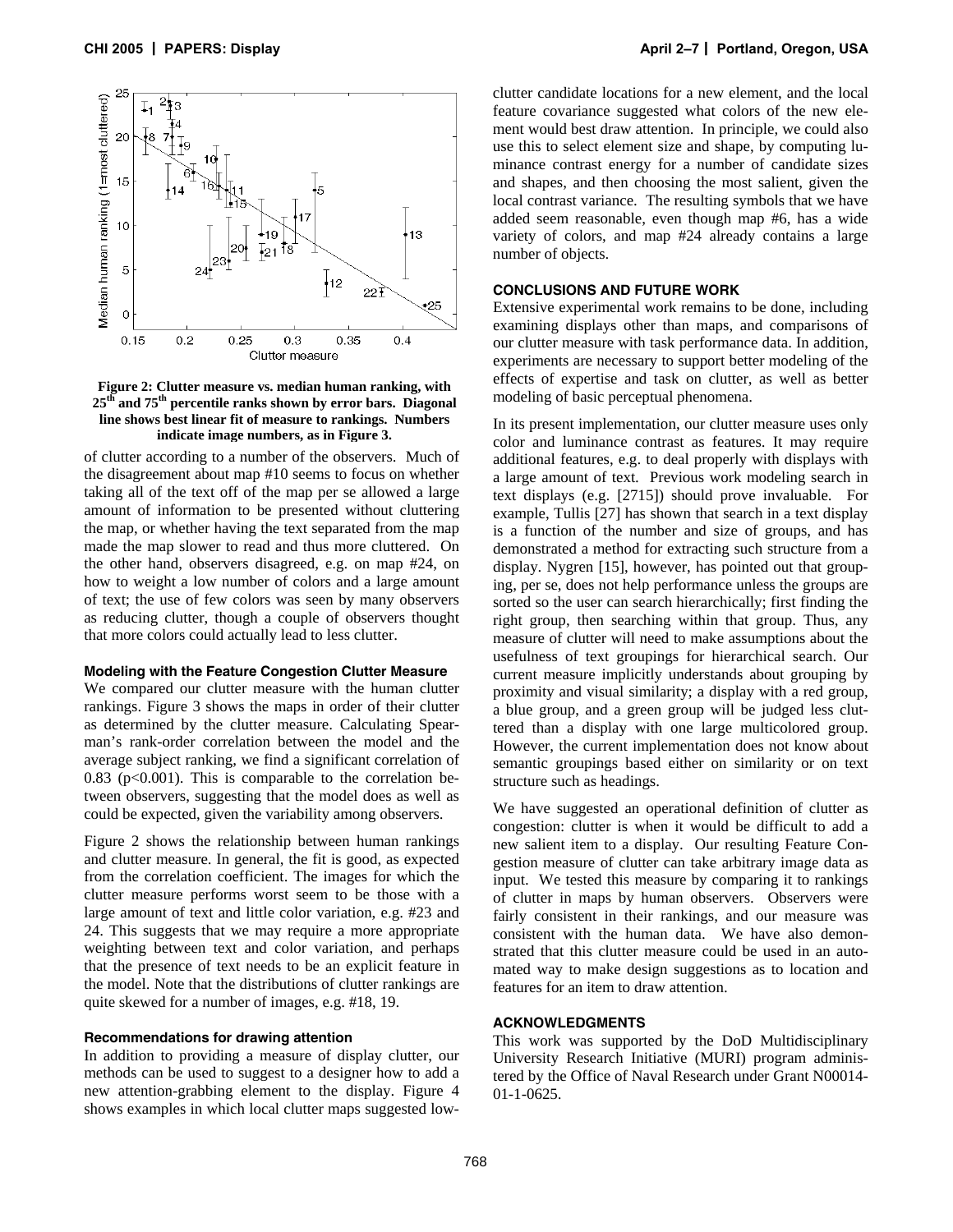

**Figure 3. Map images in raster scan order according to their clutter ranking by the Feature Congestion clutter measure.** 



**Figure 4. Maps with added elements designed (using the Statistical Saliency Model and Feature Congestion clutter measure) to draw attention. Left: pink & green symbols added. Right: Red and purple symbols added.**